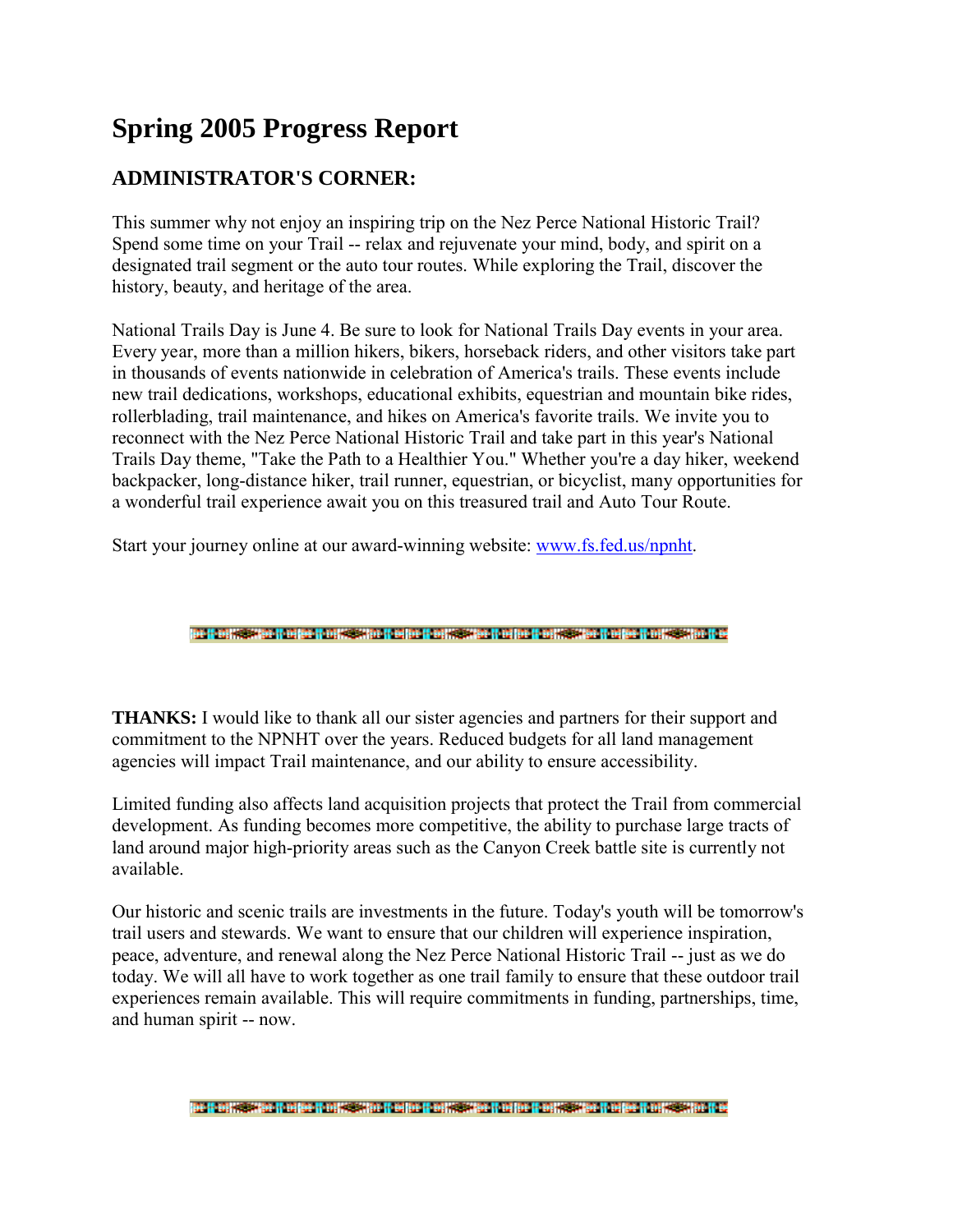**PROGRESS:** Yearly we review the accomplishments for the NPNHT. It's amazing what we are able to do with such a small staff. To this end, NPNHT staff made several wellreceived presentations last fall to trail organizations, conferences, and interest groups about maintaining and protecting the trail.

As you look through the annual report (linked at the end of this progress report), you may well wonder how we do all this. Our accomplishments wouldn't be possible without our dedicated volunteers and partnerships. Thank you for your support and energy. We couldn't do it without you. We are proud of our accomplishments and excited about the future.

# *Sandi McFarland*

Administrator, Nez Perce National Historic Trail

#### **UPCOMING EVENTS:**

**May 28-29 -- TREATY OF 1855 COMMEMORATION:** The Confederated Tribes of the Umatilla Indian Reservation will lead the efforts to commemorate the Treaties of 1855 made between the federal government and the tribes and bands that now make up the CTUIR, Nez Perce Tribe, Yakama Nation, and some bands of the Colville Tribe.

Several events will be held in late May and early June in Walla Walla, Washington, where the Treaty Council was held 150 years ago. Events include an honoring procession and dinner on May 28, Multi-Tribal Washat



Service on May 29, unveiling of the Peopeomoxmox statue on June 10 and a pow-wow June 10-11.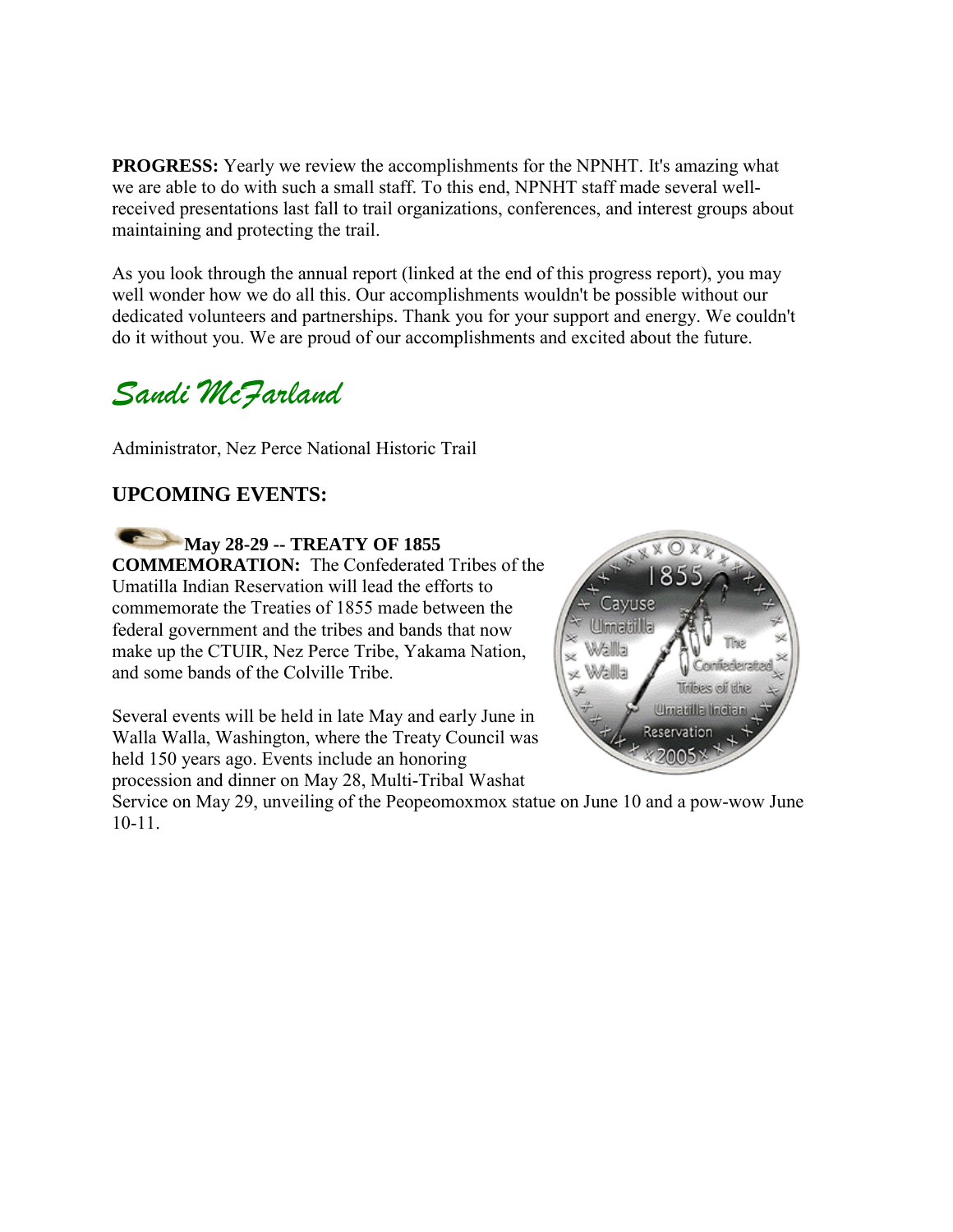

**June 04 -- 13th ANNUAL NATIONAL TRAILS DAY:** The American Hiking Society announces its 13th Annual National Trails Day. Outdoor enthusiasts are urged to get outside and "Take the Path to a Healthier You" on June 4. The only nationwide trails celebration, this day brings together thousands of outdoor enthusiasts to participate in educational exhibits, trail dedications, gear demonstrations, instructional workshops, and trail work projects on the first Saturday of June. It also provides an opportunity to thank the volunteers, land managing agencies, and outdoor-minded businesses for their support in developing and maintaining trails.

The Nez Perce National Historic Trail is once again celebrating National Trails day with the annual NPNHT coloring contest for the kids at Orofino Elementary School. This is a great project for all the kids at the school, and they have some terrific entries in the contest each year. We are also assisting with the Kamiah Middle School Musselshell classes, Garfield School activities, and we are also sponsoring the Nez Perce Appaloosa Horse Club trail naturalization project.

**June 18-22 -- 10th NATIONAL SCENIC & HISTORIC TRAILS CONFERENCE:** The Partnership for the National Trails System announces the 10th NSHT Conference hosted by the Old Spanish Trail Association in Las Vegas, Nevada. That same week -- June 17-20 -- the OSTA will host its 12th Annual Conference on the Old Spanish National Historic Trail, also in Las Vegas. Sponsored by the Partnership, the National Park Service, the BLM, the Forest Service, and the Federal Highway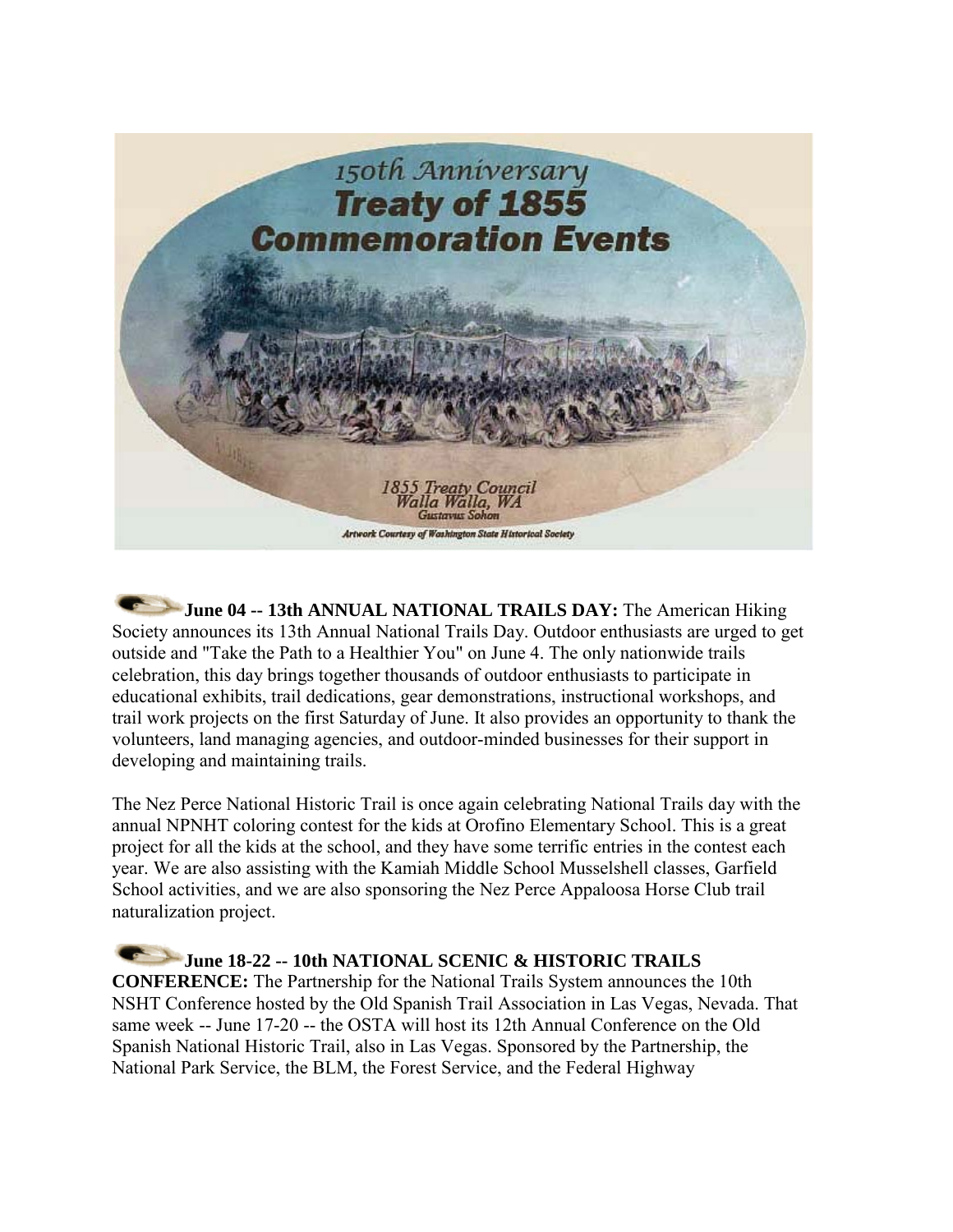Administration, the joint conference will be built around the theme of "Community Connections for the National Trails System."

Partnership workshops will explore ways to strengthen the connections between scenic and historic trails and other groups. The NPNHT will serve to moderate and present on the theme "Connecting with Communities Through Education".



**June 23-25 -- 7th LEWIS AND CLARK SYMPOSIUM:** This year's symposium is devoted to the examination of Lewis & Clark Among the Nez Perce Indians. It's a collaborative effort involving the Nez Perce Tribe, LCSC, world class scholars, teachers,

artisans, local historical groups and experts in ethnology. It will feature presentations,a mini pow-wow, a book signing, period reenactments and field trips.

The NPNHT has served on the planning committee and will provide an interpreter at Spalding on Friday and once again have our display at the Williams Conference Center.

#### **RECENT EVENTS:**

**May 27-29 -- Camas Festival:** Weippe, Idaho was the site of the annual Camas Festival, a celebration commemorating the significance of the Weippe Prairie in the historic meeting of the Lewis  $\&$ Clark Expedition and the Nez Perce people. A living landscape welcomed visitors, who strolled the paths through the native habitat that the Expedition members saw when they first set foot on the Weippe Prairie.

The two-day festival offered events for all ages and encouraged participation of families. Live music in the park, a variety of food



vendors, crafts, displays, and several demonstrations were featured. Also included were guest speakers, NPNHT Public Affairs Officer Christine Bradbury showed the "Landscape of History" video, a horseshoe tournament, canoe digging, a Pony Express reenactment, and a live replica of a military camp in 1804.

**May 4-6 - Idaho Governor's Conference on Rural Development, Recreation and Tourism:** "Building Stronger Communities" was the theme of the 2005 Idaho Governor's Conference on Rural Development, Recreation and Tourism held at the Shiloh Inn in Idaho Falls May 4-6. The keynote speaker was Rebecca Anderson with HandMade in America and she talked about how Idaho can identify and utilize its own cultural assets for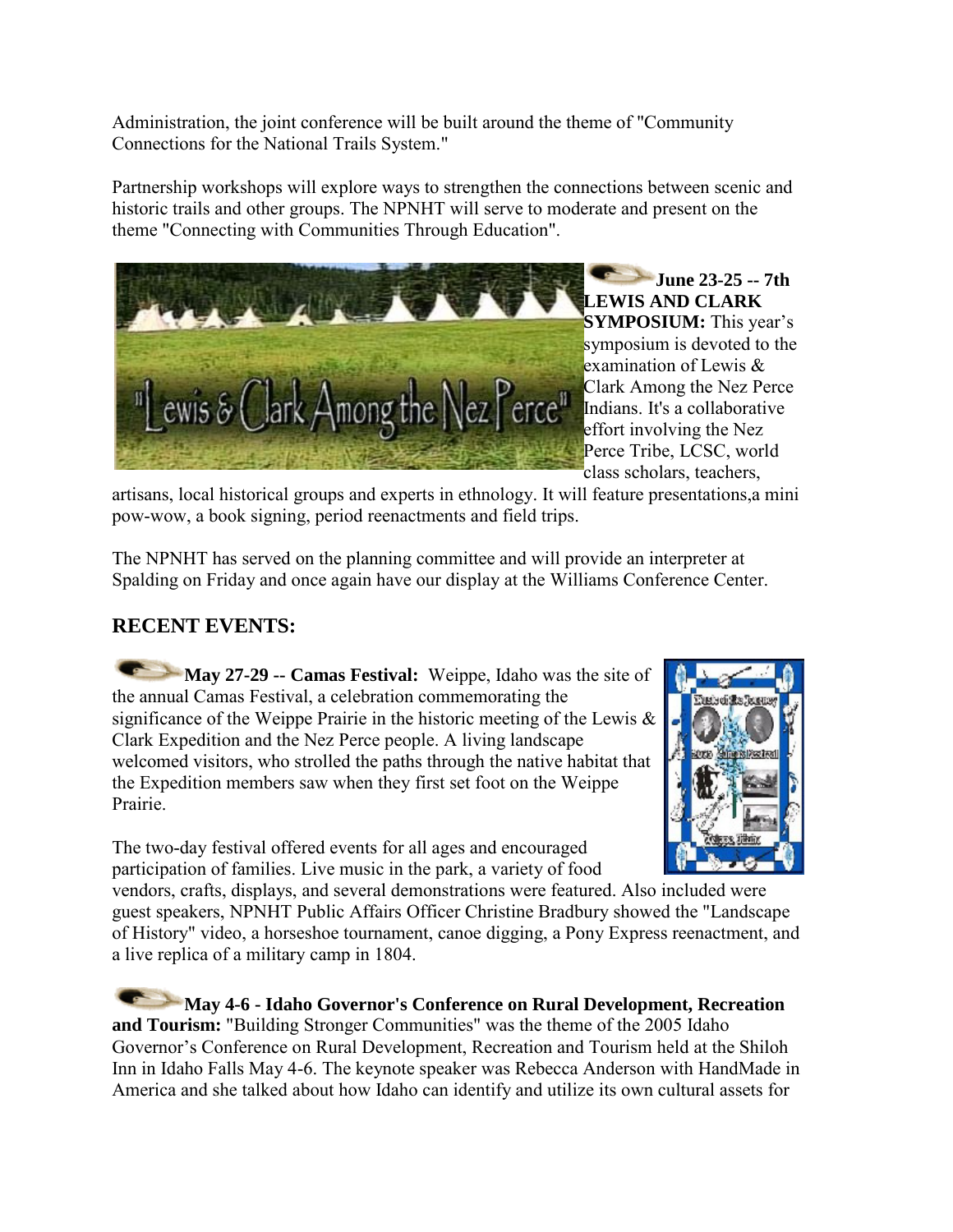community development. Another workshop featured recreational trails and the benefits they provide to build stronger communities. The NPNHT Administrator, Sandi McFarland, attended and staffed our display answering questions.



**April 18-22 -- Resource Management Tools & Geospatial Conference:** The [Resource](http://www.igist.com/)  [Management Tools &](http://www.igist.com/)  [Geospatial Conference,](http://www.igist.com/) hosted by the Forest Service, BLM, and Arizona State University, was held in Phoenix, Arizona. The organizing committee of this conference chose a Nez Perce Trail poster as one of the winners in the "Collaborative Efforts" category at the

conference. The judging panel selected "GPS Mapping as a Tool for Management and Maintenance of the Nez Perce National Historic Trail," by Jennifer Boie of the Nez Perce Tribe. The judges said the beautiful poster clearly demonstrated and highlighted the partnership between the NPNHT and the Nez Perce Tribe Department of Fisheries Resource Management's Watershed Division as they continue to map the Nez Perce National Historic Trail.

The current project uses GPS technology to map the Trail and will provide GIS information on the trail location as well as management needs -- including trail maintenance, noxious weed eradication, and areas for protection of sensitive species. The GPS project will provide information for continued interagency coordination between the Forest Service and the Nez Perce Tribe. The poster at the conference showed how the innovative use of GPS and GIS layers are helping resource managers to administer and maintain the Trail and surrounding areas.

**April 15-16 -- Boy Scout Camporee:** The Inland Northwest Council of Boy Scouts sponsored a "Camporee" commemorating the Lewis and Clark expedition; the event was called "Pi'amkin," the Nez Perce word for "gathering." Celebrating 95 years of Scouting

and the Forest Service Centennial, the two-day event was held at the Roundup Grounds in Lewiston, Idaho.

Activities for scouts and families included demonstrations and



Young members of the Nez Perce Appaloosa Horse Club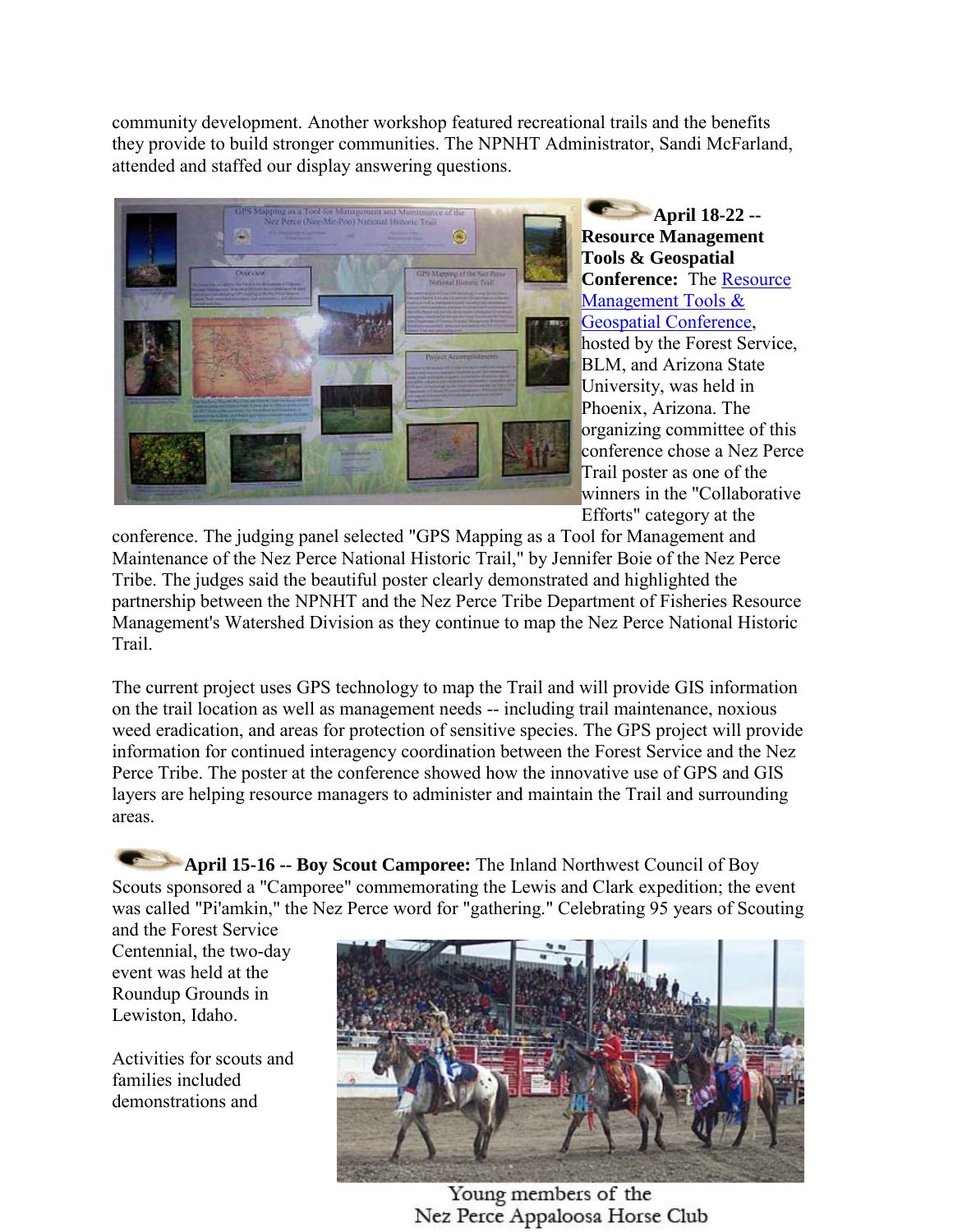instruction in skills of the mountain men and the Nez Perce. The Forest Service contributed a number of demonstrations and educational materials for the event, including the Nez Perce Appaloosa Horse Club, the Northern Region Pack Team, Scale Model Fire Lookouts, Leave No Trace Activity, Nez Perce Games, smokejumpers and a fire engine, Remote Automated Weather Station information, a tree identification workshop, and a Centennial Exhibit.

NPNHT staff coordinated and assisted in all Forest Service activities. Christine Bradbury did an excellent job, KUDOS Christine!!! Trail Administrator Sandi McFarland introduced the new version of "Landscape of History" on Friday night at the new LCSC activity center and also served as emcee for the grand entry of tribal dancers and riders, which also included drummers and a flag song. We would also like to thank all those Forest Service folks that helped out on their days off to make this such a huge success.

**March 21-22 -- Montana Governor's Conference:** The 2005 Montana Governor's Conference on Tourism and Recreation was held in Helena. The conference gathers Montana's tourism industry partners each year for two days of education, evaluation, exchange, and entertainment. NPNHT Administrator Sandi McFarland was one of the sponsors, and staffed the Trail display at the conference. A number of speakers made presentations on tourism and trails in the state.

**March 10 -- LCSC Native American Awareness Week:** The theme for this years LCSC Native American Awareness Week was "Pathways to Cultural Resiliency". Events kicked off with a mini pow-wow attended by area fourth graders on March 8th. A variety of speakers presented information on subjects such as language preservation, cultural resilience, and Indian education. NPNHT Administrator Sandi McFarland presented the newly updated video, "Landscape of History," and staffed the Trail display.

February 25-28 -- Joint Partnership Meeting for Trails: Administrator Sandi McFarland traveled to Washington, DC, to report accomplishments along the NPNHT and to address its management issues. She met with staffers for Special Legislative Assistant Dave Sire, U.S. Senators Larry Craig and Mike Crapo of Idaho, U.S. Senator Conrad Burns of Montana, Senior Policy Advisors Calli Daly and Arlene Langaster, and Legislative Assistant Christine Heggem. She also enjoyed interacting with trails managers, partners and enthusiasts from across the United States.

#### **HOUSE APPROVES FOREST SERVICE NATIONAL SCENIC & HISTORIC TRAIL FUNDING:**

The House Interior Appropriations Subcommittee has recommended and the House has passed the same level of funding for the national scenic and historic trails administered and managed by the Forest Service for FY2006 as Congress provided for FY2005. And, once again this is an increase from the Administration request and from the FY2005 level for all trail funding.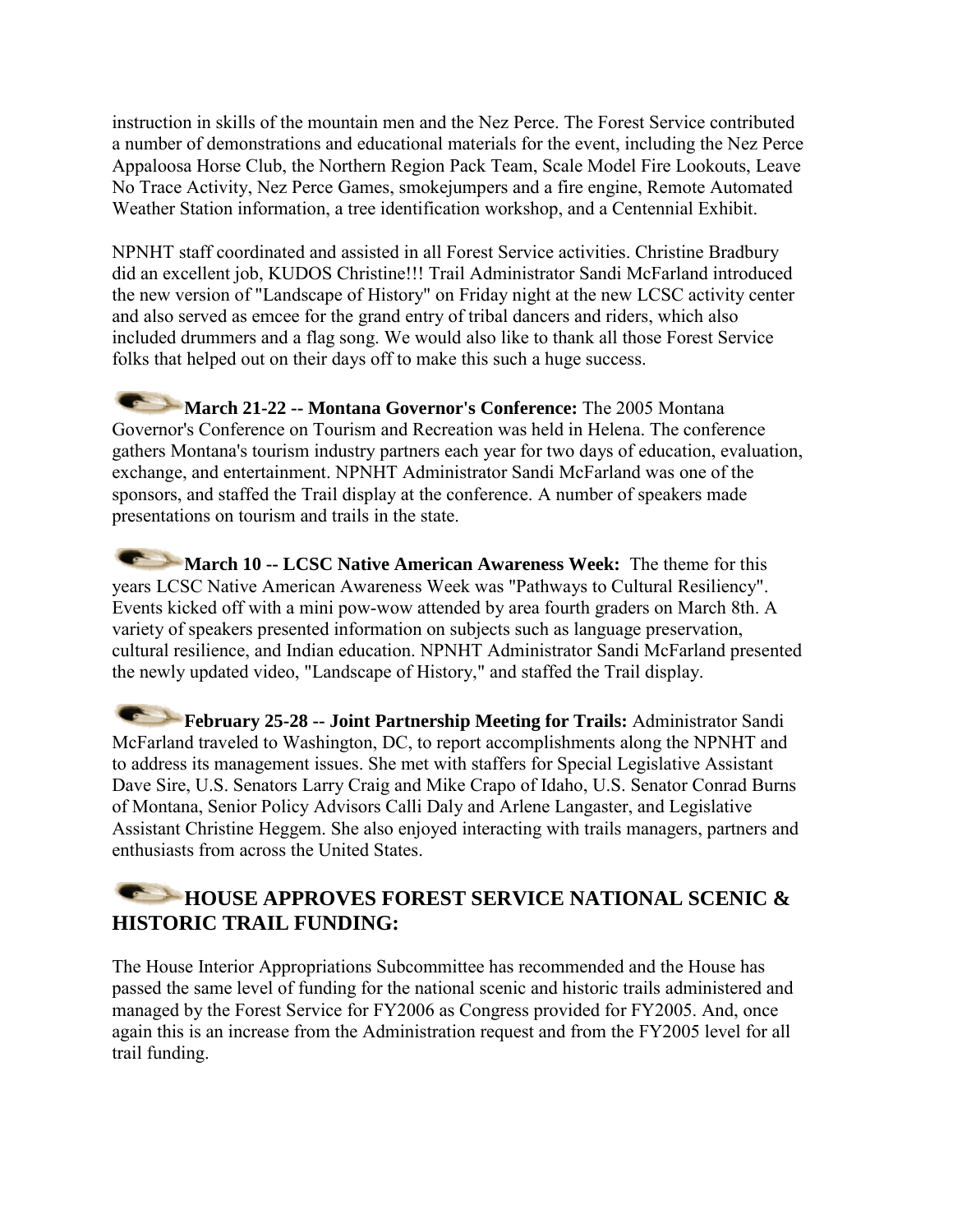The Committee recommends \$76,000,000 for trails maintenance and capital improvement, \$12,208,000 above the budget request and \$293,000 above the fiscal year 2005 level. The Committee directs continuation of the increased funding amounts provided in fiscal year 2005 for maintenance of the national scenic and historic trails.

The Forest Service will make every effort to work with volunteer groups, which contribute work, time, and money to enhance Federal resources.

# **HALL OF TRIBES:**

The Hall of Tribes is a project spearheaded by the Tribal Relations staff in the WO. They are using the expansive hallway of the fourth floor in the Auditor's Building, leading to the Chief's Office, to highlight Forest Service projects done in collaboration with Native American Tribes. The intent is to showcase projects from each Region with one project being the focus of each Region's display and additional info about other projects and the Tribes rounding out each Region's display. The Nez Perce National Historic Trail restoration project done with the Salish-Kootenai and Nez Perce Tribes, is the project being highlighted for the Northern Region.

### **COROFINO SCHOOLS PROGRAM:**



Trail staff member Carolyn Steiner made presentations about the Trail for several classes at Orofino Junior High School. In April she visited Pam Danielson's 8th grade history classes; Danielson was teaching a unit on Nez Perce history. Steiner asked the students what they knew about the Nez Perce War of 1877, and was pleasantly surprised at the extent of their knowledge. She showed the students the new "Landscape of History" video, and was pleased with their interest in the video and Nez Perce history.

#### **CLEARWATER NATIONAL FOREST:**

The Nez Perce Appaloosa Horse Club (NPApHC) has, for years, assisted the Forest Service with interpretive conservation education programs. But according to NPApHC president, Kay Kidder, the group has long hoped to "get their hands dirty" doing work projects along the NPNHT. This summer that will become a reality with the NPApHC working on two sections of the NPNHT over two summer weekends. First, they will tackle five miles between Musselshell and Lolo Forks. Then they will travel up to the Deep Saddle area to finish the remaining three miles. Part of their project will be to naturalize trees that are cut out of the trail. The picture to the right shows an example of a "naturalized" chainsaw cut.

NPApHC plans to make this a holistic learning experience for participants. They will host several Nez Perce youth who will help them work. NPApHC members hope to instill work and stewardship ethics in these youngsters with hard, but rewarding labor. Evenings will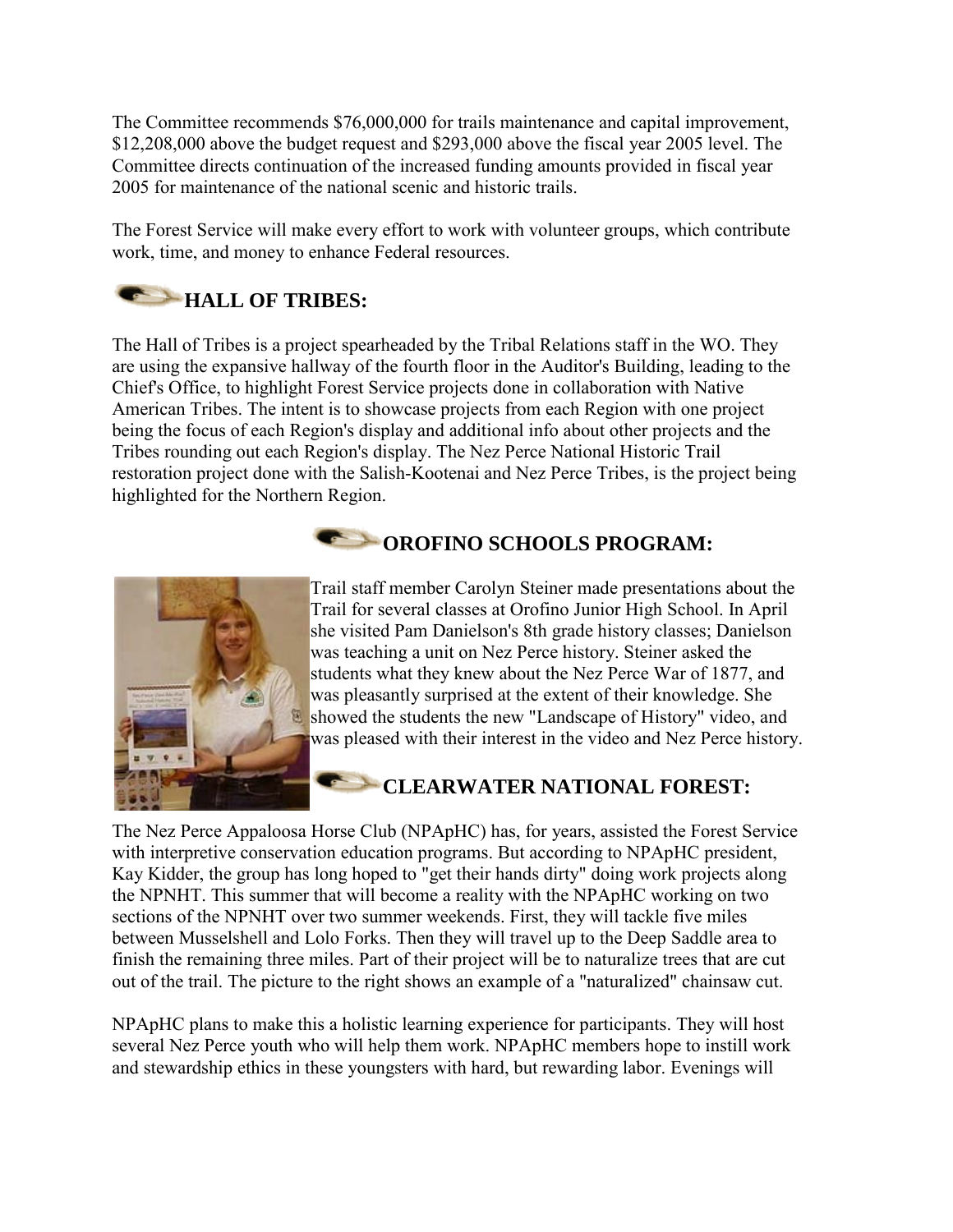focus on cultural education, Nez Perce members will share what the NPNHT means to them as descendants of those who forged this route.

Also, when you pick up a new Clearwater National Forest Map you will notice some geographic name changes. This continues the effort of removing the derogatory names and replacing them with names that reflect the rich history of the area. Papoose Creek is now 'Imnamatnoon Creek (Grizzly Bear Creek), Papoose Saddle is now 'Imnamatnoon Likoolam (Grizzly Bear Saddle), Squaw Creek is now Waw'aalamnime Creek (Cutthroat Trout Creek), and Squaw Saddle is now Wacamyoos Likoolam (Rainbow Saddle).

#### **BEAVERHEAD-DEERLODGE NATIONAL FOREST:**

NPNHT Administration funded the Wisdom Ranger District specialists' time on preparation of the environmental assessment for the Lewis & Clark and Nez Perce National Historic Trails. The project involves about 10 miles of trail construction and reconstruction, and also uses portions of the old Yellowstone Trail or Park to Park Highway. The project will provide a trail experience for visitors along the historic route from Gibbons Pass to the Big Hole Battlefield.

A Trails brochure to complement the "Flight of the Nez Perce through the Big Hole, Horse Prairie and Lemhi Valleys" auto brochure is proposed. It would highlight the newly constructed trail route for the Lewis & Clark and Nez Perce Trails from Gibbons Pass to the Battlefield, and Forest system trails that access Skinner Meadows on the Beaverhead-Deerlodge National Forest.

### **BITTERROOT NATIONAL FOREST:**

The Bitterroot National Forest created a two-panel interpretive sign for the trailhead near Highway 93, and created and installed interpretive signs at Gibbons Pass and at the intersection of Trail Creek and Highway 43. The same NPNHT funding also paid for improvements at the trailhead.

Proposed projects for this year include installation of the interpretive sign at the trailhead near Highway 93, and some needed work on the upper half-mile of the trail near Gibbons Pass. The current trail is now located along an open Forest Service road, which may not provide the kind of experience hikers are looking for, and it also maybe incorrectly located. Staff needs to re-open the trail that traverses the Forest, and connect it with the newly constructed Continental Divide Trail.

# GALLATIN NATIONAL FOREST:

An interpretive sign panel was developed and manufactured for the Beartooth Scenic Byway (Highway 212) and roadside pulloff. A site survey and preliminary designs for the Targhee Pass site were produced, including NPNHT interpretation. Also, 5,000 copies of the "Leadore to West Yellowstone Auto Tour Brochure" were printed. Plans for the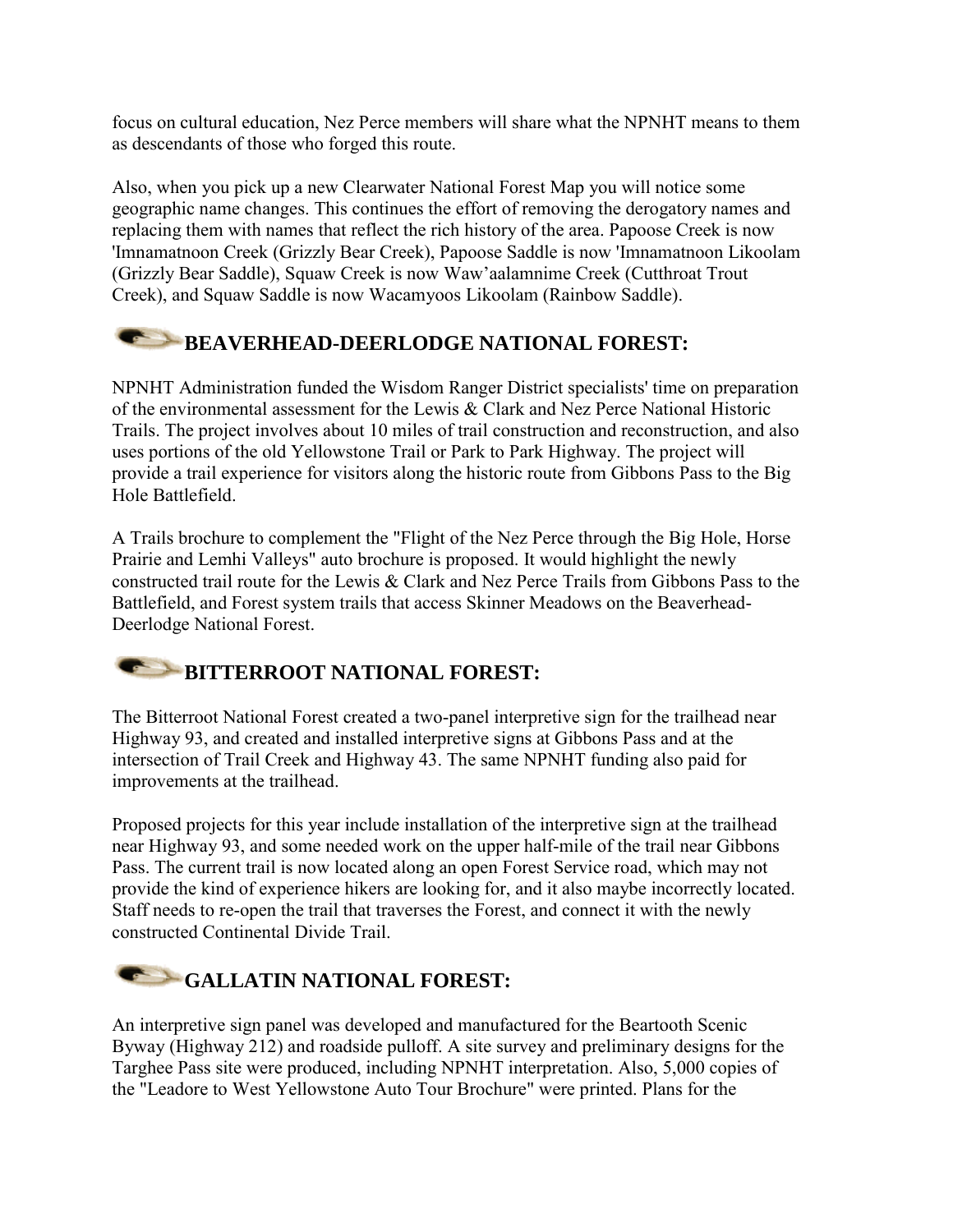upcoming year include upgrading interpretive panels and sculptures at the Beartooth Scenic Byway roadside site, and an interpretive campground map at Chief Joseph Campground.

#### **ROADSIDE SCULPTURE ON THE GALLATIN:**

With a backdrop of lodgepole pines, a sculpture of three Nez Perce riders on the Gallatin National Forest stands in recognition and commemoration of the historic 1877 flight of the Nez Perce people. The sheet-steel sculpture depicts the riders in silhouette at a roadside exhibit near Cooke City, Montana.



Gallatin National Forest Landscape Architect, Jane Ruchman, worked for more than a year with the Forest Service enterprise team, Heritage Design, on development of the sculpture. The sculpture and interpretive panel, funded by the Nez Perce National Historic Trail, are located along the Nez Perce Trail auto tour route on the Beartooth Scenic Byway.

A large crowd attended the sculpture's unveiling last October. Nez Perce spiritual leader Horace Axtell performed a traditional Nez Perce blessing ceremony, with blessings and prayers of protection interwoven with traditional drumming and songs of the drum group Nez Perce Nation. Special guests included accomplished Nez Perce sculptor Abraham Yearout, whose hard work and creativity made the piece a reality.

For the Nez Perce people, the sculpture is much more than a static symbol of the hardships and tragedy faced by the Nez Perce people in the past -- it's also a part of a living memory that is still healing and still relevant in the lives of many Nez Perce today.



**BEAR PAW NEWS:** 

The National Park Service announced on May 2 that the agency has assumed ownership of the Bear Paw Battlefield after a land transfer involving The Conservation Fund and the Montana Department of Fish, Wildlife and Parks. The NPS has administered and staffed the site since 1992

under an agreement with the State of Montana.

The Nez Perce National Historic Trail, Glacier Natural History Association, and the Russell Country Tourism Board jointly provided funding for reprinting 28,000 copies of the Bear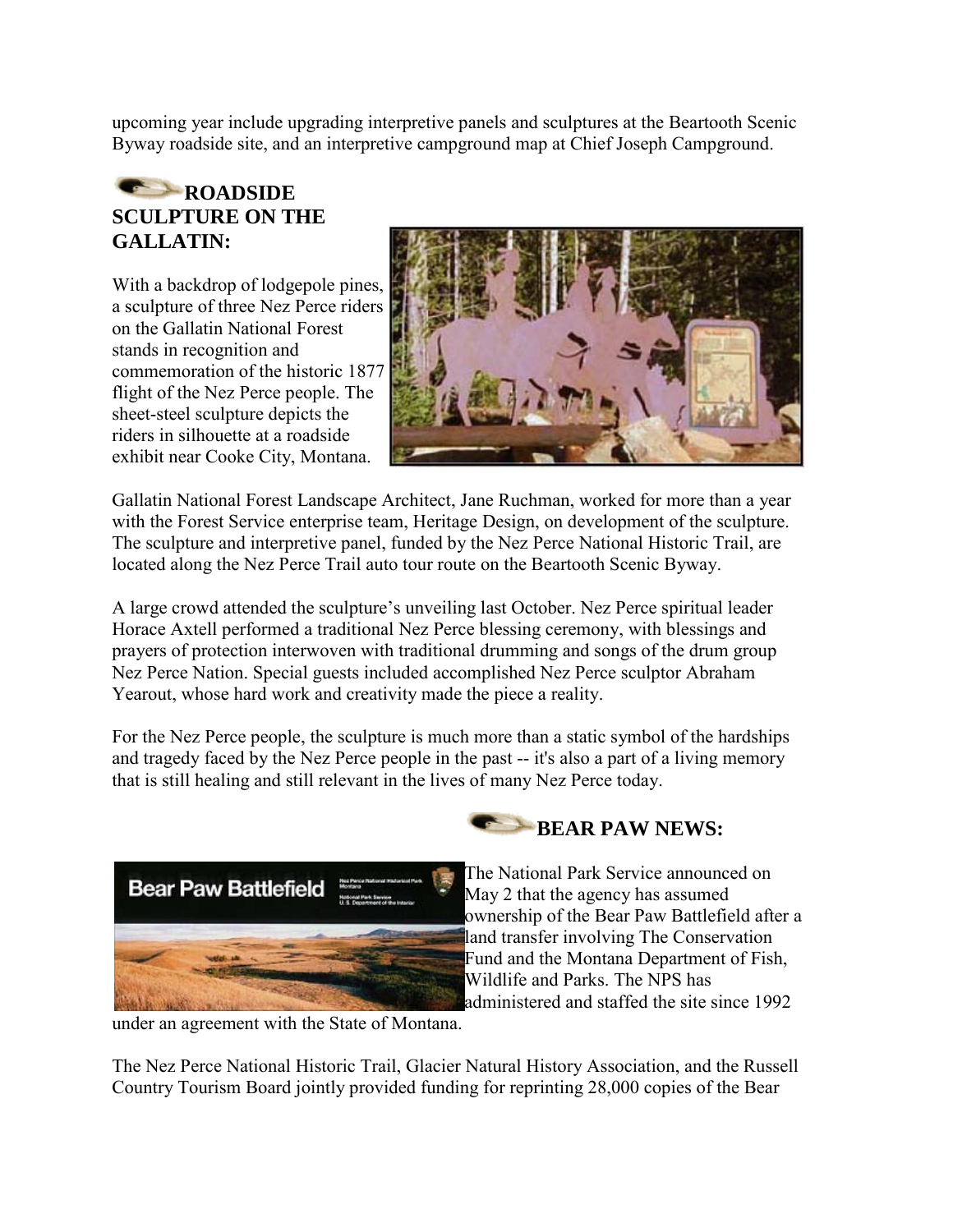Paw Battlefield brochure and trail guide. About 16 miles south of Chinook, the battlefield commemorates the final battle of the Nez Perce War of 1877.

#### **BUREAU OF LAND MANAGEMENT:**

Twelve National Scenic and Historic Trails cross public lands administered by the Bureau of Land Management (BLM). The BLM is taking a closer look at how it will manage these trails by developing a National Scenic and Historic Trails Strategy and Work Plan. In the spirit of citizen participation embodied in the National Trails System Act, the agency is making the draft plan available for comment until July 1, 2005. Individuals interested in reviewing the plan can request a electronic or printed copy by calling 202.208.3516. This is an opportunity for the public, groups, stakeholders, industry, and other government agencies to lend insight into this process and assist BLM in setting the stage for managing this program now and in the future.

### **NATIONAL TRAILS SYMPOSIUM:**

The 2004 National Trails Symposium was held last October in Austin, Texas. This conference served as an opportunity for high-quality networking and education sessions for the trails community. As a sponsor and exhibitor, we had the opportunity to be listed in symposium publications, including the Fall edition of Trail Tracks and the registration brochure, the program, and the reference guide -- as well as the American Trails website. In all there were 686 attendees, including 175 presenters. We were among 149 sponsors who offered 90 booths in the Exhibit Hall. More than 150 volunteers participated. NPNHT staff presented a poster session, a Trail exhibit, and a photo gallery of bridges along the Nez Perce National Historic Trail.

### **RETURN TO YELLOWSTONE:**

On August 22, 1877 the Nez Perce entered the newly created Yellowstone National Park along the Madison and Firehole Rivers, spending two weeks traversing the park. Their route led them up Nez Perce Creek, across Mary Mountain, across the Yellowstone River at Nez Perce Ford, and up Pelican Valley over the Absaroka **Mountains** 



On August 21, 2004 members of the Nez Perce Tribe gathered in Yellowstone National Park along Fountain Flat Drive near Nez Perce Creek for a memorial and pipe ceremony to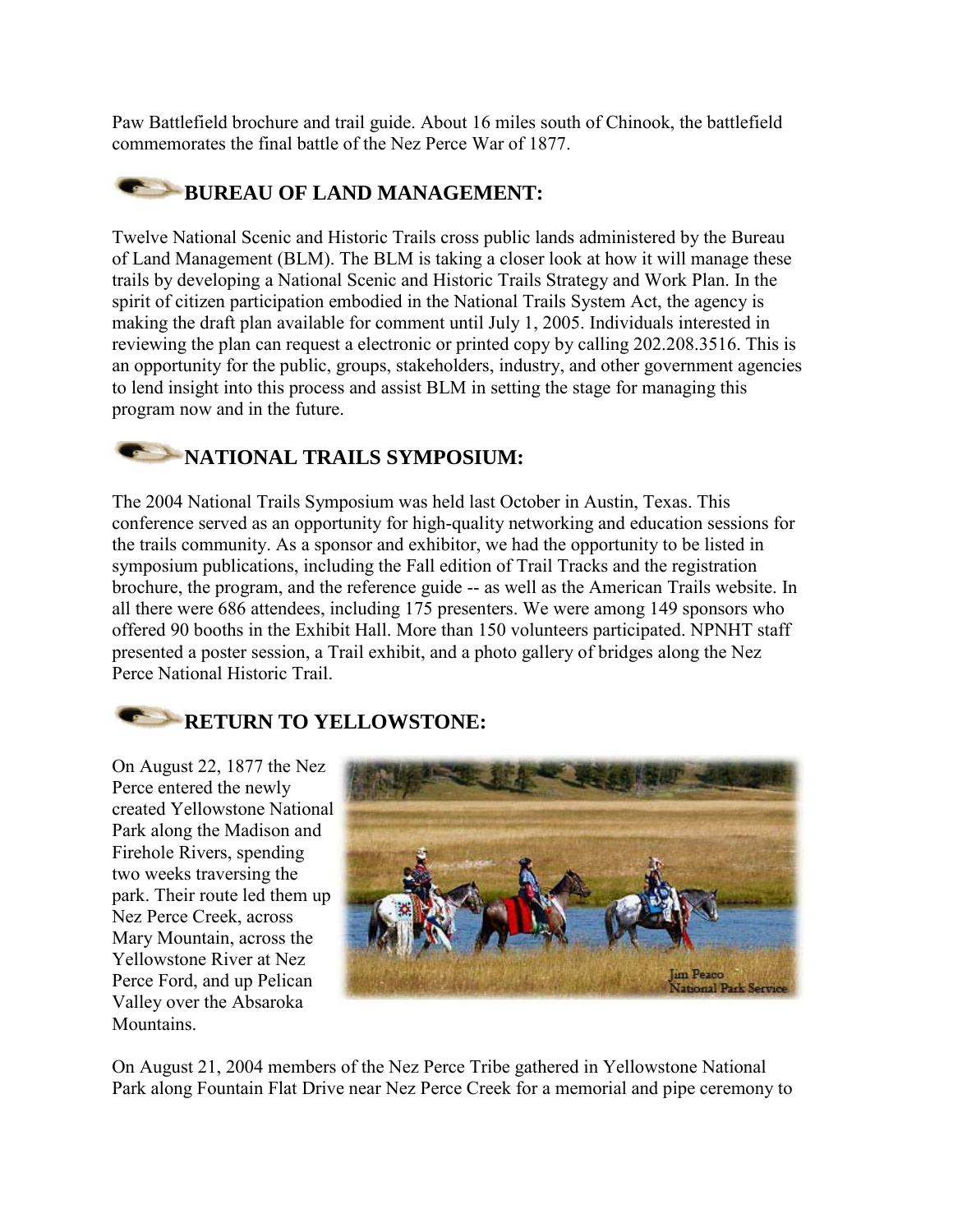honor their ancestors who endured hardships in the park 127 years before. The day marked the first time the Nez Perce have returned to Yellowstone since 1877.

Wilfred "Scotty" Scott helped plan the ceremony in remembrance that the Nez Perce were there, and had had a long history of coming to Yellowstone prior to 1877. The ceremony began with a brief introduction, which was followed by drumming and singing of the honor song led by Horace Axtell. Levi Holt played a song on the flute. Eight members of the Nez Perce Appaloosa Horse Club rode down the hill in full regalia and rounded the pipe circle three times.



Crystal White, then vice president of the Nez Perce Trail Foundation. Crystal was able to work in conjunction with Fort Leavenworth personnel to plan ceremonies, signage and other formalities. Ceremonies were held Friday, November 19, and a reception was held at St. Mary's University in Leavenworth. A symposium followed on Saturday, November 20, at the university.

#### **Click any of the images below for a larger version**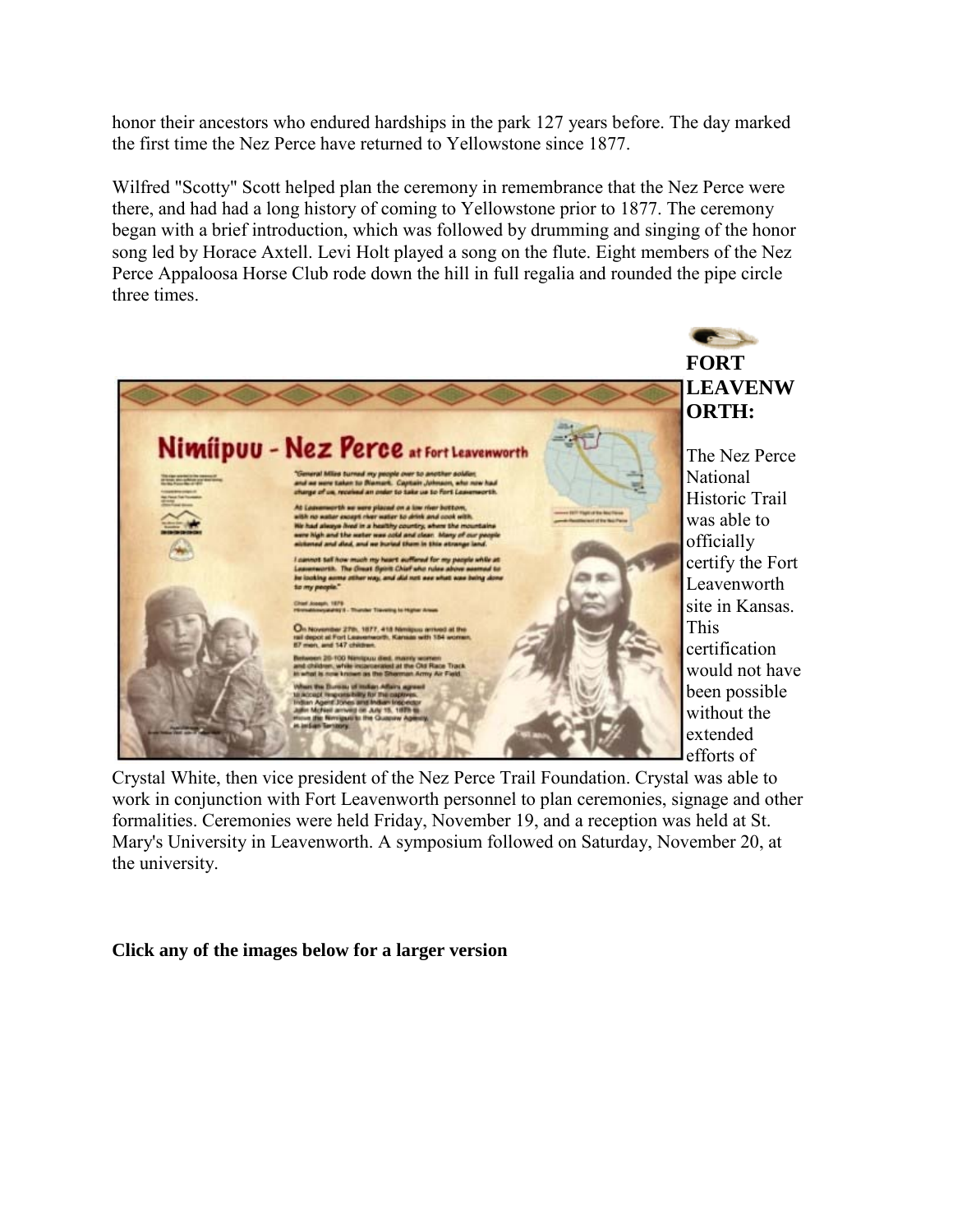

#### **BATTLEFIELD FRIENDS:**

The Friends of Bear Paw, Big Hole and Canyon Creek Battlefields have added a number of fine updates to their website at [http://www.friendsnezpercebattlefields.org](http://www.friendsnezpercebattlefields.org/) including an updated news page and an in-depth archaeology report documenting a surface inventory undertaken in June 2000 at the Bear Paw Battlefield. They will soon be adding an archaeology report documenting a survey of the Big Hole National Battlefield.

### **VOLUNTEER! IT'S YOUR OPPORTUNITY!**

Do you love the outdoors and also enjoy helping people? We need you!

From maintaining trails to restoring watersheds, partnerships and volunteers are critical to getting the work completed. By working together, partners contribute to the overall stewardship of the Nez Perce National Historic Trail.

You can get involved. You can help in preserving and protecting this special place for future generations -- your thoughts and suggestions are always welcome. Consider joining one of the many trail maintenance organizations or supporters -- such as the Nez Perce Appaloosa Horse Club, or Friends of Bear Paw, Big Hole and Canyon Creek Battlefields or the Nez Perce Trail Foundation. By contributing your time and learning new skills, you can make new friends and take pride in enhancing future visitors' enjoyment of the land. Just email us if you want more information.

### **"LANDSCAPE OF HISTORY" VIDEO UPDATE:**

Thanks to the diligent work of Gene Colling, our now-retired Forest Service audio-visual specialist, the newly revised "Landscape of History" was completed in December. We are proud to make it available to you to use in your visitor centers and to share with local schools and communities. If you need copies, please contact Sandi McFarland at [smcfarland01@fs.fed.us](mailto:smcfarland01@fs.fed.us) or at 208.476.8334.



Rachel Koestler-Grack has written a book about Chief Joseph. This book is part of a series on important figures in the history of American Indians intended for students in